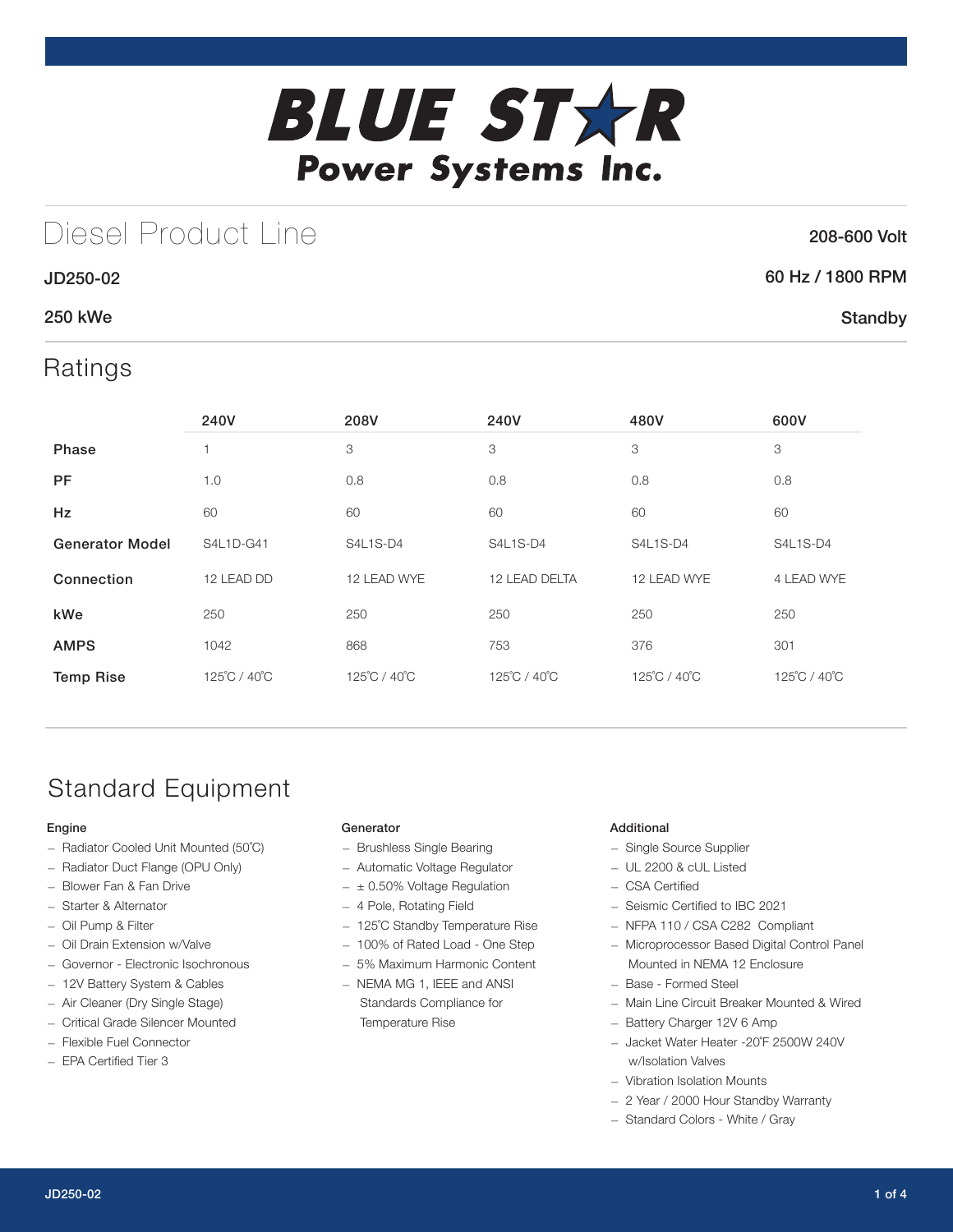250 kWe



## Application Data

| Engine                                                                   |                    |                                      |                                                |
|--------------------------------------------------------------------------|--------------------|--------------------------------------|------------------------------------------------|
| Manufacturer:                                                            | John Deere         | Displacement - Cu. In. (lit):        | 549 (9.00)                                     |
| Model:                                                                   | 6090HF484          | Bore - in. (cm) x Stroke - in. (cm): | 4.70 (11.8) x 5.40 (13.6)                      |
| Type:                                                                    | 4-Cycle            | Compression Ratio:                   | 16.0:1                                         |
| Aspiration:                                                              | Turbo Charged, CAC | Rated RPM:                           | 1800                                           |
| <b>Cylinder Arrangement:</b>                                             | 4 Cylinder Inline  | Max HP Stby (kWm):                   | 422 (315)                                      |
| <b>Exhaust System</b>                                                    |                    |                                      | Standby                                        |
| Gas Temp. (Stack): °F (°C)                                               |                    |                                      | 1,180 (638)                                    |
| Gas Volume at Stack Temp: CFM (m <sup>3</sup> /min)                      |                    |                                      | 2,085 (59.0)                                   |
| Maximum Allowable Exhaust Restriction: in. H2O (kPa)                     |                    |                                      | 30.0 (7.50)                                    |
| <b>Cooling System</b>                                                    |                    |                                      |                                                |
| Ambient Capacity of Radiator: °F (°C)                                    |                    |                                      | 122 (50.0)                                     |
| Maximum Allowable Static Pressure on Rad. Exhaust: in. H2O (kPa)         |                    |                                      | 0.50(0.12)                                     |
| Water Pump Flow Rate: GPM (lit/min)                                      |                    |                                      | 74.0 (280)                                     |
| Heat Rejection to Coolant: BTUM (kW)                                     |                    |                                      | 5,920 (104)                                    |
| Heat Rejection to CAC: BTUM (kW)                                         |                    |                                      | 5,029 (88.0)                                   |
| Heat Radiated to Ambient: BTUM (kW)                                      |                    |                                      | 4,955 (86.7)                                   |
| <b>Air Requirements</b>                                                  |                    |                                      |                                                |
| Aspirating: CFM (m <sup>3</sup> /min)                                    |                    |                                      | 901 (25.5)                                     |
| Air Flow Required for Rad. Cooled Unit: CFM (m <sup>3</sup> /min)        |                    |                                      | 15,333 (434)                                   |
| Air Flow Required for Heat Exchanger/Rem. Rad. CFM (m <sup>3</sup> /min) |                    |                                      | Consult Factory For Remote Cooled Applications |
| <b>Fuel Consumption</b>                                                  |                    |                                      |                                                |
| At 100% of Power Rating: gal/hr (lit/hr)                                 |                    |                                      | 19.6 (74.3)                                    |
| At 75% of Power Rating: gal/hr (lit/hr)                                  |                    |                                      | 17.0 (64.2)                                    |
| At 50% of Power Rating: gal/hr (lit/hr)                                  |                    |                                      | 12.0(45.4)                                     |
| <b>Fluids Capacity</b>                                                   |                    |                                      |                                                |
| Total Oil System: gal (lit)                                              |                    |                                      | 8.20 (31.0)                                    |
| Engine Jacket Water Capacity: gal (lit)                                  |                    |                                      | 4.25 (16.0)                                    |
| System Coolant Capacity: gal (lit)                                       |                    |                                      | 13.2 (50.0)                                    |

Deration Factors: Rated Power is available up to 1,677 ft (511 m) at ambient temperatures to 122°F (50°C). Consult factory for site conditions above these parameters.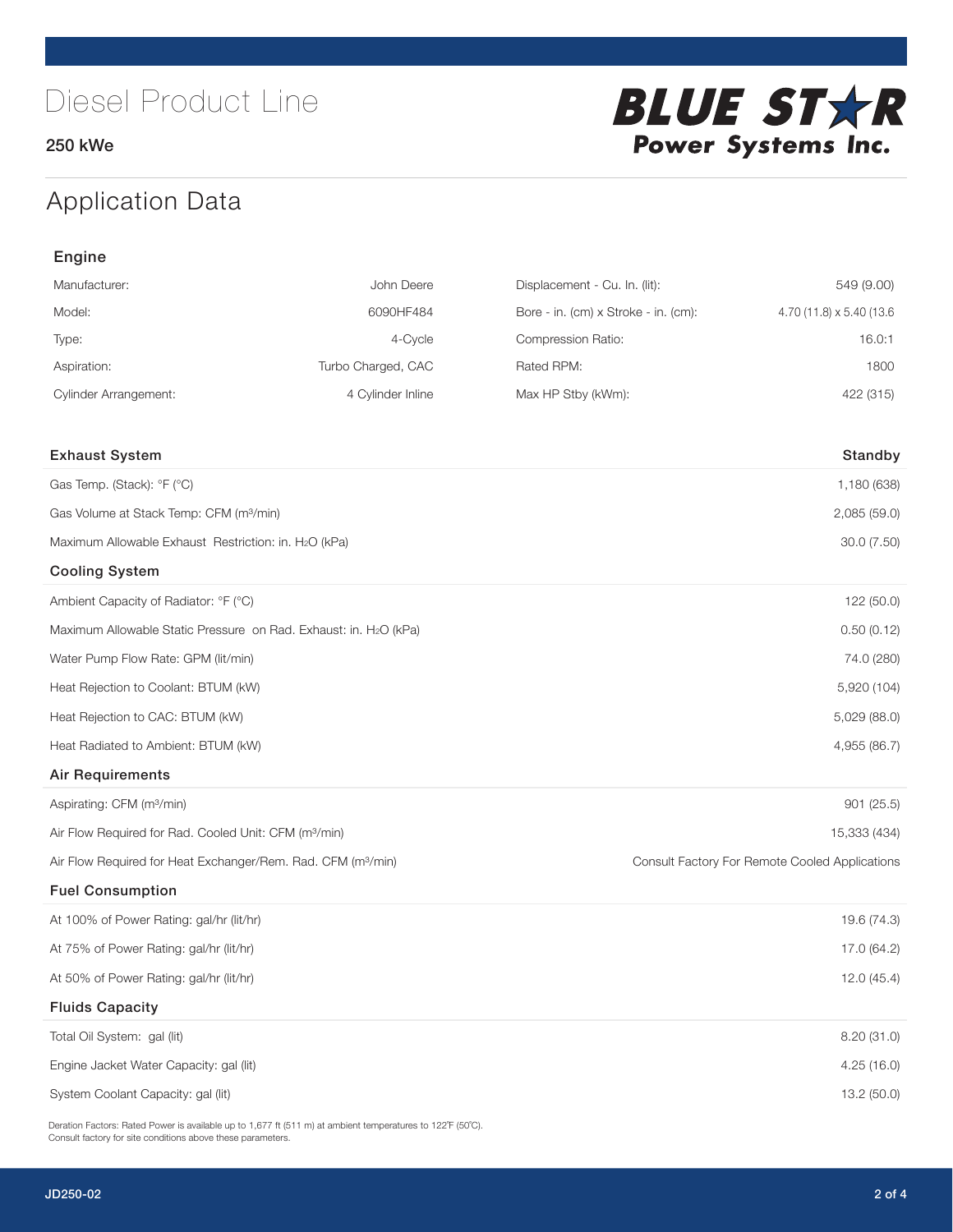# Diesel Product Line

### 250 kWe



## DCP7310 Control Panel

#### Standard Features

- Digital Metering
- Engine Parameters
- Generator Protection Functions
- Engine Protection
- CAN Bus (J1939) ECU Communications
- Windows-Based Software
- Multilingual Capability
- Remote Communications to DSE2548 Remote Annunciator
- 8 Programmable Contact Inputs
- 10 Contact Outputs
- RS485 Communicator Interface
- cULus Listed, CE Approved
- Event Recording
- IP 65 rating (with supplied gasket) offers increased resistance to water ingress
- NFPA 110 Level 1 Compatible

## Weights / Dimensions / Sound Data

|            | L x W x H                    | Weight Ibs |
|------------|------------------------------|------------|
| <b>OPU</b> | $120 \times 66 \times 79$ in | 5.400      |
| Level 1    | 156 x 66 x 94 in             | 6,650      |
| Level 2    | 156 x 66 x 94 in             | 6.725      |
| Level 3    | 196 x 66 x 94 in             | 7.100      |
|            |                              |            |

Please allow 6-12 inches for height of exhaust stack.

|            | No Load     | Full Load |
|------------|-------------|-----------|
| <b>OPU</b> | 84 dBA      | 86 dBA    |
| Level 1    | $RO$ d $BA$ | 82 dBA    |
| Level 2    | 75 dBA      | 77 dBA    |
| Level 3    | 69 dBA      | 71 dBA    |



STOP MANUAL OPTION AUTO ALARM START

[AUTO]

**BLUE STAR** Power Systems Inc.

Manual Mode Button and Indicator Sultane Mute & Lamp Test Button Mute & Lamp Test Button Mute & Lamp Test Button Configurable Button -  $\Box$  Auto Mode Button and Indicator

DIGITAL CONTROL PANEL

Module Display  $\Box$ 

 $\bullet$  $\bullet$  $\bullet$ 

 $\circledcirc$ 

Menu Navigation

Open Generator (Manual Mode Only)

Generator Breaker LED

Stop / Reset Mode Button and Indicator

 $\bullet$  $\bullet$   $\circ$   $\bullet$ 

 $\sigma$ 

՟Պ

Close Generator (Manual Mode Only)

Generator Available LED

- Start Button

 $\blacksquare$